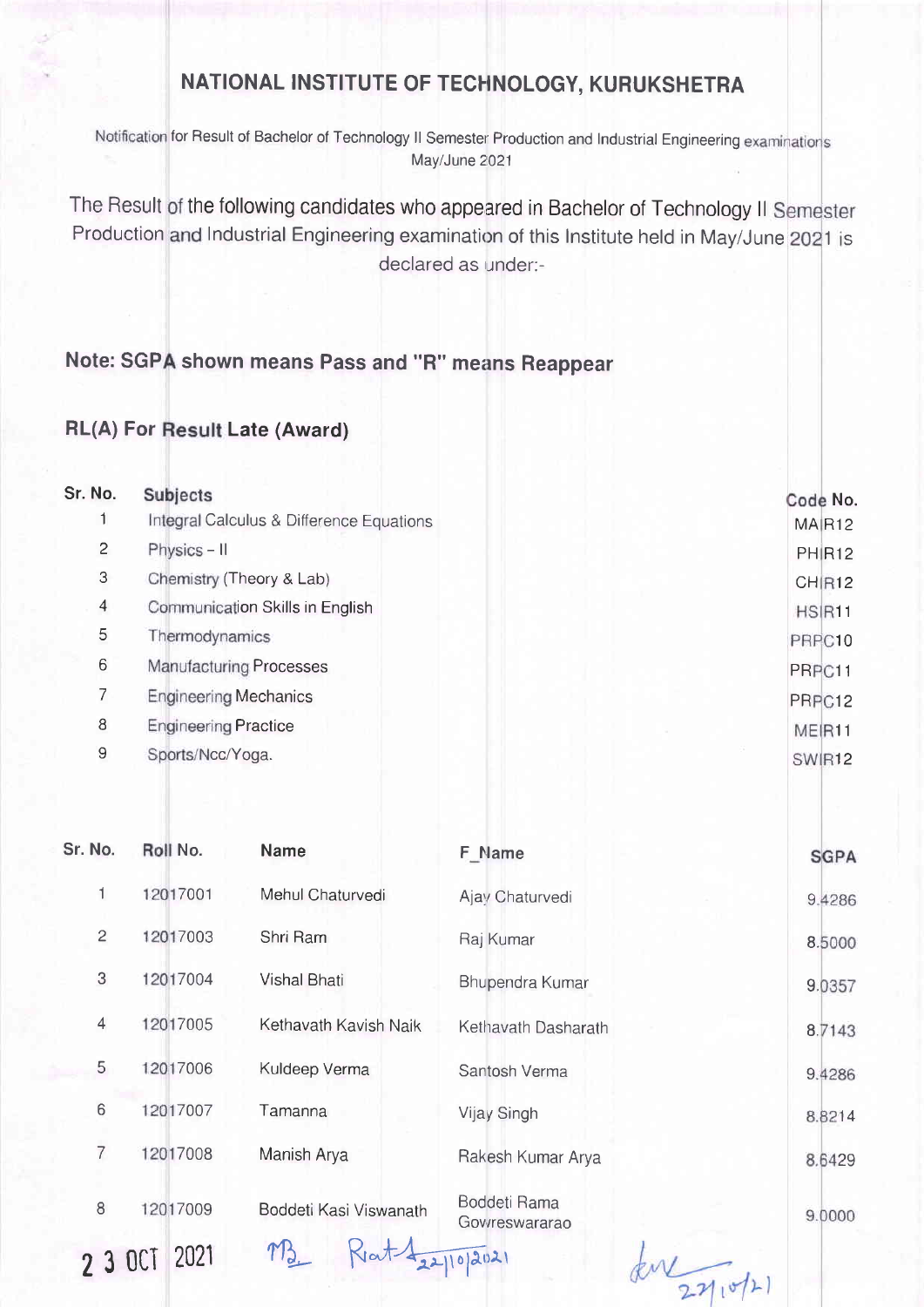|    | Sr. No.     | Roll No. | <b>Name</b>            | F Name                 | <b>SGPA</b> |
|----|-------------|----------|------------------------|------------------------|-------------|
|    | $\mathsf g$ | 12017010 | Lakshay Kumar          | Jitendra Singh         | 9.1071      |
| ×. | 10          | 12017011 | Samiksha               | Anil Kumar             | 9.2500      |
|    | 11          | 12017012 | Gaurav Mishra          | Shankar Dutt Mishra    | 9.4286      |
|    | 12          | 12017013 | Vikash Kumar           | Samraj Prajapat        | 8.5000      |
|    | 13          | 12017014 | Swasti Verma           | Sanjeev Verma          | 9.4286      |
|    | 14          | 12017015 | Mohit Kumar            | Ajay Kumar             | 8.2857      |
|    | 15          | 12017016 | Harsh Dhama            | Kamal Singh            | 8.8571      |
|    | 16          | 12017017 | Gyanesh                | Suresh Pal Saini       | 9.2857      |
|    | 17          | 12017018 | Kunal Sehgal           | <b>Chander Shekhar</b> | 9.1071      |
|    | 18          | 12017019 | Himanshu               | Ramesh Kumar           | 8.7857      |
|    | 19          | 12017020 | Saurabh Yadav          | Bhupendra Pratap       | 8.7857      |
|    | 20          | 12017021 | Suraj                  | Rajveer                | 8.8929      |
|    | 21          | 12017022 | Aasif                  | <b>Tahir Khan</b>      | 9.2143      |
|    | 22          | 12017023 | <b>Vivek Chaudhary</b> | Radha Raman Chaudhary  | 9.0000      |
|    | 23          | 12017024 | Edi Sai Priyanka       | E Malleswara Rao       | 8.2857      |
|    | 24          | 12017025 | Vijay Laxmi            | Rajesh Kumar           | 9.3929      |
|    | 25          | 12017026 | Hardik Kundra          | Manish Kundra          | 8.9286      |
|    | 26          | 12017027 | Harsh Kumar            | Rishi Kumar            | 9.3929      |
|    | 27          | 12017028 | Pemmaka Srujana        | P Kesava Reddy         | 9.0000      |
|    | 28          | 12017029 | <b>Toran Singh</b>     | Shiv Kumar Saini       | 9.1071      |
|    | 29          | 12017030 | Kritika Agrawal        | Girish Kumar Agrawal   | 9.2143      |
|    | 30          | 12017031 | Megha Bagaria          | Bhagirath Bagaria      | 8.9643      |
|    | 31          | 12017032 | Yash Arora             | Rajnish Kumar          | 8.7857      |
|    | 32          | 12017033 | Sourabh                | Rajbir                 | 8.7857      |
|    | 33          | 12017034 | Puneet                 | Rakesh Kumar           | 8.7857      |
|    | 34          | 12017035 | Shaik Ashwak           | Shaik Rai Saheb        | 8.8929      |
|    |             |          | MR                     |                        |             |

2 3 OCT 2021 M<sub>3</sub>

 $Riat \frac{1}{221072021}$   $kve$   $271071$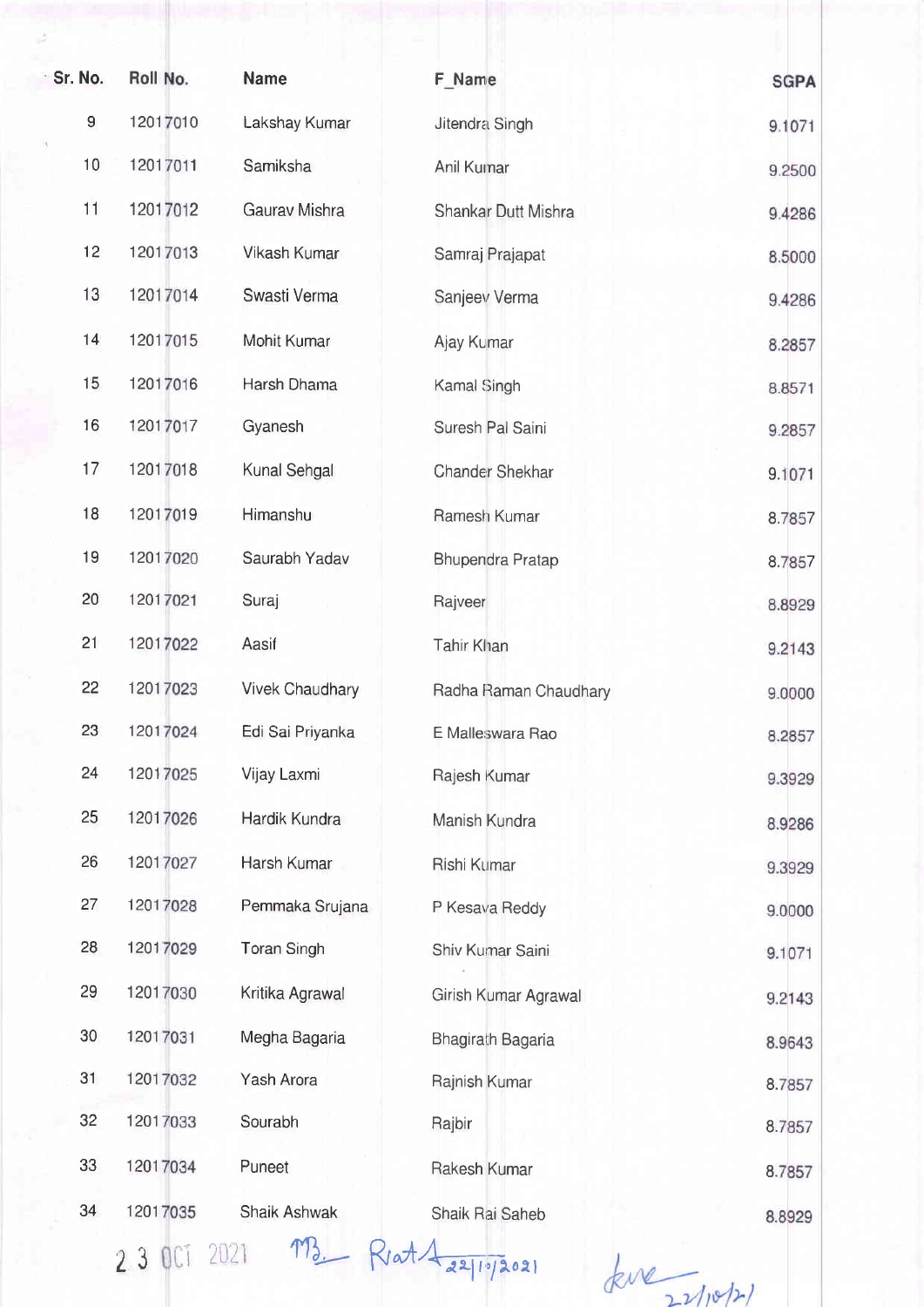| Sr. No. | Roll No. | <b>Name</b>          | F Name                | <b>SGPA</b>            |
|---------|----------|----------------------|-----------------------|------------------------|
| 35      | 12017036 | Mayank               | Devendra Kumar        | 9.1071                 |
| 36      | 12017037 | Mohit Pal            |                       |                        |
|         |          |                      | Devendra Pratap       | 8.8571                 |
| 37      | 12017038 | Garima Gupta         | Ashish Garg           | 9.2500                 |
| 38      | 12017039 | Lakshita Jain        | Vijay Kumar           | 8.9286                 |
| 39      | 12017040 | Anuj Bhimaniya       | Ramesh Chander        | 8.8571                 |
| 40      | 12017041 | Saurav               | Devender Kumar        | 8.5714                 |
| 41      | 12017042 | Raj Kumar Sahani     | Ganesh Kumar Sahani   | Re. PRPC12 (Int + End) |
| 42      | 12017043 | Yash Sapra           | Deepak Kumar          | 9.0714                 |
| 43      | 12017044 | Palthya Harika       | Palthya Harish        | 7.4286                 |
| 44      | 12017045 | Anmol                | Sudhir Kumar          | 8.8571                 |
| 45      | 12017046 | Deep Nagar           | Ravinder Nagar        | 8.0000                 |
| 46      | 12017047 | Mubarik              | Farukh                | 9.0000                 |
| 47      | 12017048 | A Akshai Kumar       | A S Anand             | 9.2143                 |
| 48      | 12017049 | Shatakshi Chauhan    | Dushyant Kumar        | 9.4286                 |
| 49      | 12017050 | Deepanshu Bhardwaj   | Harikesh              | 8.9286                 |
| 50      | 12017051 | Srishti Garg         | Vipin Kumar Garg      | 9.5357                 |
| 51      | 12017052 | Akash Mukherjee      | Nirmal Mukherjee      | 8.7857                 |
| 52      | 12017053 | Abhishek             | Dharmpal              | 9.1786                 |
| 53      | 12017054 | <b>Banoth Nikhil</b> | <b>Banoth Hussain</b> | 8.8571                 |
| 54      | 12017055 | Gulrej Ansari        | Faruk Ansari          | 8.7857                 |
| 55      | 12017056 | Sandeep Singh        | Sanjay Kumar Singh    | 8.8571                 |
| 56      | 12017057 | <b>Vikas Yadav</b>   | Gopi Chand Yadav      | 8.2143                 |
| 57      | 12017058 | Praveen Maurya       | Dinesh Chandra Maurya | 8.4286                 |
| 58      | 12017059 | Himanshu             | <b>Babulal</b>        | 9.1429                 |
| 59      | 12017060 | Alka Godara          | Saravjit Singh        | 9.3214                 |
| 60      | 12017061 | Jayant Thakur        | Nagendra Thakur       | 8.8571                 |
|         |          |                      |                       |                        |

23Dc 2021

193. Rent 1 22/10/2021

 $k$ w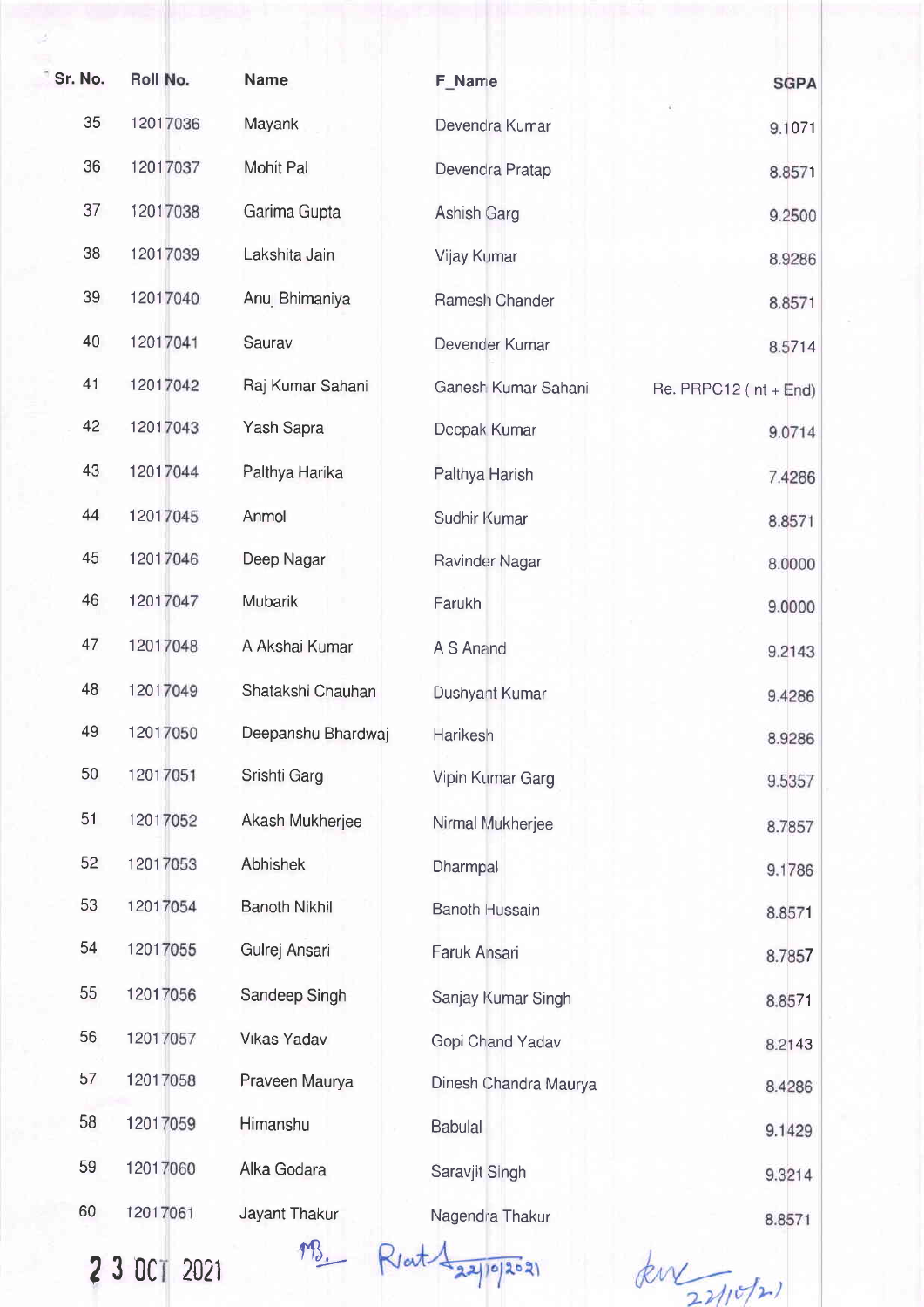| Sr. No. | Roll No.     | <b>Name</b>         | F Name                     | <b>SGPA</b>                                                                                                                                                                                  |
|---------|--------------|---------------------|----------------------------|----------------------------------------------------------------------------------------------------------------------------------------------------------------------------------------------|
| 61      | 12017062     | Swapnil Sahu        | Raj Kurnar Sahu            | 9.1429                                                                                                                                                                                       |
| 62      | 12017063     | Prince Saini        | <b>Balbir Saini</b>        | 8.7857                                                                                                                                                                                       |
| 63      | 12017064     | Sahil Singh         | Surinder Kumar             | 8.7857                                                                                                                                                                                       |
| 64      | 12017065     | Luxmi Devi          | Dinesh Kumar               | 7.6429                                                                                                                                                                                       |
| 65      | 12017066     | Mritunjai Pandey    | Shashi Kant Pandey         | 9.3214                                                                                                                                                                                       |
| 66      | 12017067     | Mohit               | Sanjeev Kumar              | 9.1071                                                                                                                                                                                       |
| 67      | 12017068     | Ajaz Ahmad          | Mohammad Hakeem            | 8.7857                                                                                                                                                                                       |
| 68      | 12017069     | Mohit Gupta         | Jainarayan Gupta           | Re. $HSIR11$ ( $Int + End$ )<br>$MEIR11$ ( $Int + End$ )<br>MAIR12 (Int + End)<br>PHIR12 (Int + End) CHIR12<br>$ (Int + End) PRPC10 (Int +$<br>End) PRPC11 (Int + End)<br>PRPC12 (Int + End) |
| 69      | 12017070     | Jiyaa Prakash       | Ujjwal Prakash             | 9.2857                                                                                                                                                                                       |
| 70      | 12017071     | <b>Bishakha Das</b> | Bhakta Bandhu Das          | 9.1429                                                                                                                                                                                       |
| 71      | 12017072     | Omshiv              | Devi Prakash               | 9.0714                                                                                                                                                                                       |
| 72      | 12017073     | Aneesh Mohanty      | Dibya Prasana Mohanty      | 9.4286                                                                                                                                                                                       |
| 73      | 12017075     | Kunal Upadhyay      | Ashok Kumar Sharma         | 9.0000                                                                                                                                                                                       |
| 74      | 12017076     | Prachi Bharti       | Santosh Kumar Bharti       | 8.9286                                                                                                                                                                                       |
| 75      | 12017077     | Akash Deshmukh      | Balasaheb Deshmukh         | 9.2857                                                                                                                                                                                       |
| 76      | 12017078     | Piyush Meena        | Mahipal Singh Meena        | 8.8571                                                                                                                                                                                       |
| 77      | 12017079     | Gopal Tripathi      | Ajay Kumar Tripathi        | 9.5357                                                                                                                                                                                       |
| 78      | 12017080     | Shobha              | Chote Lal                  | 8.8571                                                                                                                                                                                       |
| 79      | 12017082     | Saurav Singh        | Yashnam Singh              | 9.2500                                                                                                                                                                                       |
| 80      | 12017083     | Shivam Vekhande     | Rajendra Vekhande          | 9.2500                                                                                                                                                                                       |
| 81      | 12017084     | Gulshan Kumar       | Dinesh Chand               | 9.1786                                                                                                                                                                                       |
| 82      | 12017085     | Keshav Kumar Singh  | Dushyant Kumar Singh       | 9.1429                                                                                                                                                                                       |
| 83      | 12017086     | Sarthak Gour        | Santosh Gour               | 8.8214                                                                                                                                                                                       |
|         | 2 3 OCT 2021 |                     | $R$ at $\frac{1}{2210201}$ |                                                                                                                                                                                              |

king Twon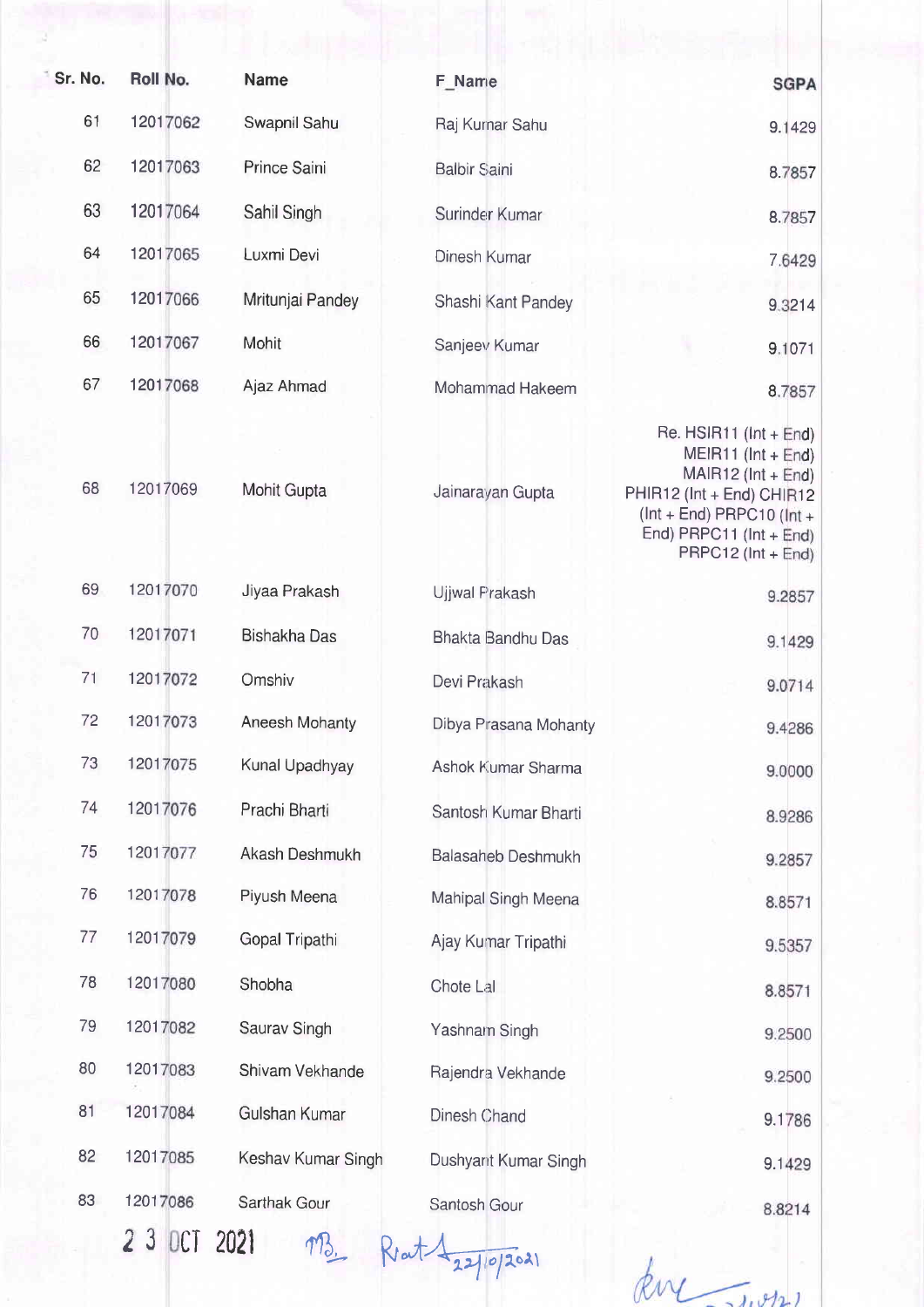| Sr. No. | Roll No. | <b>Name</b>             | F_Name                          | <b>SGPA</b>                                                                                                                                                                             |
|---------|----------|-------------------------|---------------------------------|-----------------------------------------------------------------------------------------------------------------------------------------------------------------------------------------|
| 84      | 12017088 | Chaitanya Rustagi       | Amit Rustagi                    | 9.3929                                                                                                                                                                                  |
| 85      | 12017090 | Kamaldeep               | Ishwar Singh                    | 8.8214                                                                                                                                                                                  |
| 86      | 12017091 | Raghav Kanodia          | Dilip Kumar Kanodia             | 9.0000                                                                                                                                                                                  |
| 87      | 12017092 | Jadavath Akash Nayak    | Jadavath Mothilal               | 8.8929                                                                                                                                                                                  |
| 88      | 12017093 | Daksh                   | Paramvir Singh                  | 9.3929                                                                                                                                                                                  |
| 89      | 12017095 | Lavudya Bhanu Prasad    | Veeranna                        | 8.6429                                                                                                                                                                                  |
| 90      | 12017096 | Kalpana Kumari          | Banshi Lal                      | Re. HSIR11 (Int + End)<br>MEIR11 (Int + End)<br>$MAIR12$ ( $Int + End$ )<br>PHIR12 (Int + End) CHIR12<br>$(int + End)$ PRPC10 $(int +$<br>End) PRPC11 (Int + End)<br>PRPC12 (Int + End) |
| 91      | 12017097 | Banoth Vamsi Nayak      | Banoth Balaji                   | 8.4286                                                                                                                                                                                  |
| 92      | 12017098 | Harsh Nagra             | Karambir Singh                  | 8.5000                                                                                                                                                                                  |
| 93      | 12017100 | Lebaku Navanishan Reddy | Lebaku Lakshminarayana<br>Reddy | 9.0000                                                                                                                                                                                  |
| 94      | 12017101 | Naved Ali               | Noshad Ali                      | 8.5714                                                                                                                                                                                  |
| 95      | 12017103 | Rakhi Anand             | Rajesh Kumar Gupta              | 9.3214                                                                                                                                                                                  |
| 96      | 12017104 | Abhishek Budania        | Sharwan Kumar                   | 8.7857                                                                                                                                                                                  |
| 97      | 12017106 | Sunil Kumar Sonkar      | Kanhaiya Lal Sonkar             | 8.6429                                                                                                                                                                                  |
| 98      | 12017107 | <b>Banothu Saida</b>    | <b>Banothu Srinu</b>            | 8.2857                                                                                                                                                                                  |
| 99      | 12017108 | Ayush Kesarwani         | Manoj Kumar Kesarwani           | 9.1786                                                                                                                                                                                  |
| 100     | 12017109 | Kamal                   | Hanuman                         | 8.9643                                                                                                                                                                                  |
| 101     | 12017110 | Mohit Kumar Mondia      | Mohan Singh                     | 9.1786                                                                                                                                                                                  |
| 102     | 12017111 | Sandeep Singh           | Sadhu Ram                       | 9.2500                                                                                                                                                                                  |
| 103     | 12017112 | Devansh                 | Mukesh                          | 9.5357                                                                                                                                                                                  |
| 104     | 12017113 | Praveen Kumar           | Satyaveer Singh                 | 9.5357                                                                                                                                                                                  |
| 105     | 12017114 | <b>Hritik Singh</b>     | Indramani Singh                 | 9.0714                                                                                                                                                                                  |
| 106     | 12017115 | Yashika Kumar           | Sanjay Kumar                    | 8.8571                                                                                                                                                                                  |
|         |          |                         |                                 |                                                                                                                                                                                         |

2 3 OCT 2021

 $973.$  Krat  $\sqrt{2710/2021}$ 

 $div\overline{\mathcal{L}^{10/2}}$